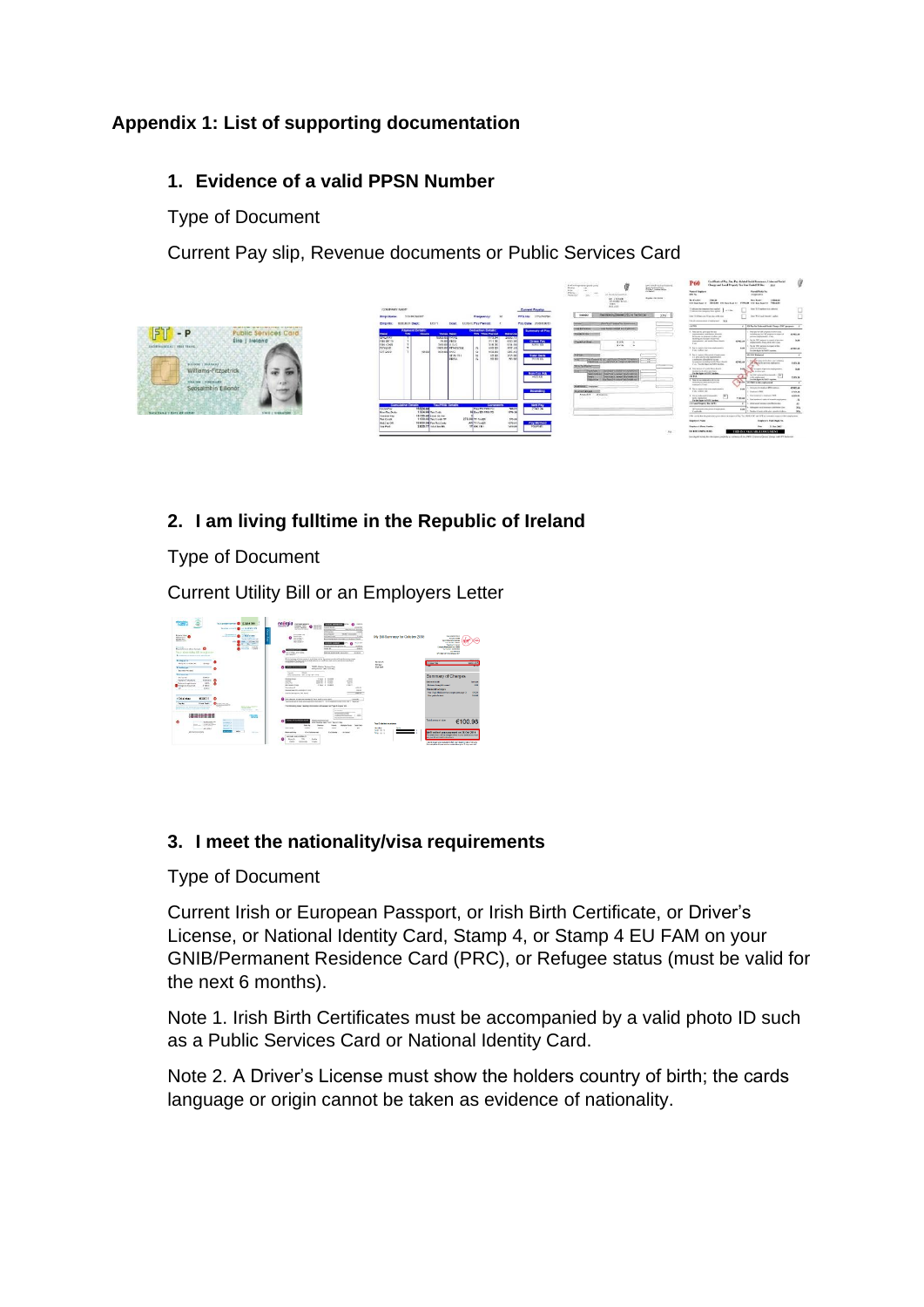

#### **4. I have lived in either the EU, the EEA, the UK, or Switzerland for at least 3 out of the last 5 years.**

Type of Document

Utility Bills, P60, P21, End of Year Statement (Revenue), Mortgage/Bank Statement, Lease/Rental Agreement. If you are using documents which are not in English your name and address should be clear.



# (PLEASE NOTE YOU MUST HAVE A COPY OF EACH DOCUMENT FOR EACH OF THE THREE YEARS)

# **5. I am applying on the basis that I am:**

Type of Document

**Employed:** Pay slip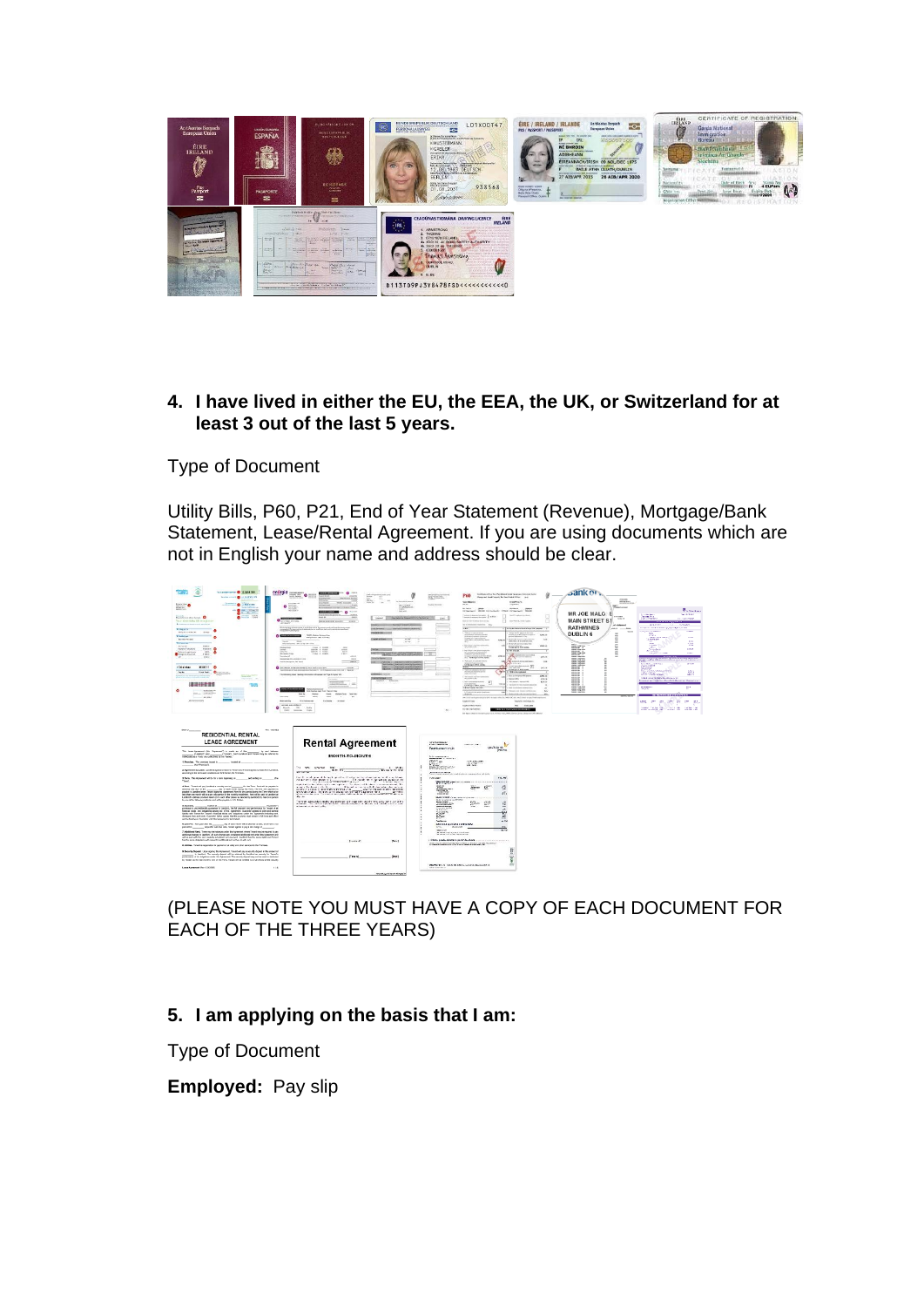

# **Formerly Self-Employed:**

## Type of Document

Letter from Revenue/accountant no longer trading



# **Recent Graduate/Student:**

Type of Document

Transcripts or Parchment



### **Returner:**

Type of Document

### **[HEA Returners Declaration](https://springboardcourses.ie/pdfs/Declaration%20for%20Returners%20(2021-22).pdf)**



# **Self Employed:**

Type of Document

Letter from accountant or revenue confirming your status

Unemployed (other):